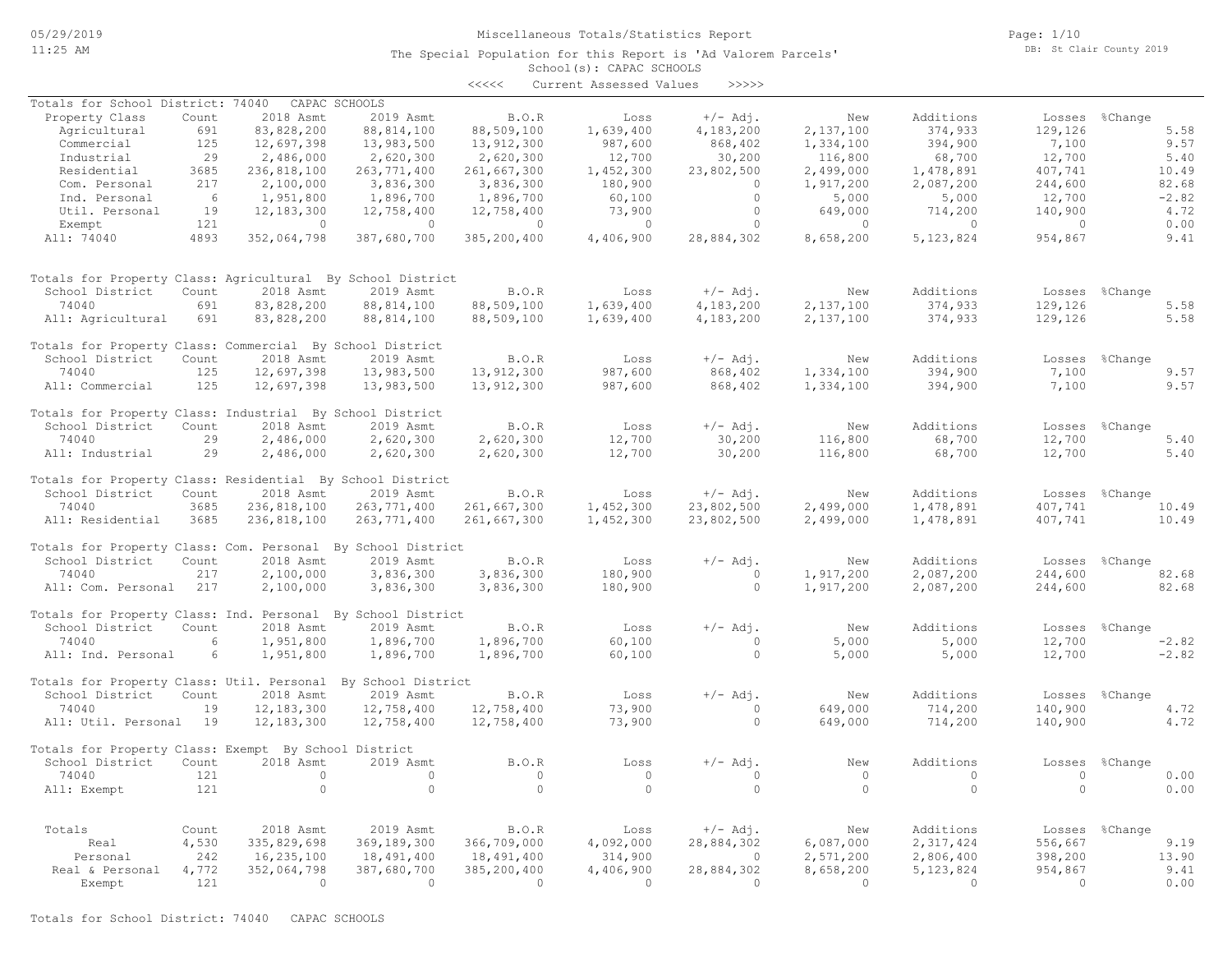#### School(s): CAPAC SCHOOLS The Special Population for this Report is 'Ad Valorem Parcels'

| くくくくく | S.E.V., Taxable and Capped Values |  |  |  | >>>>> |
|-------|-----------------------------------|--|--|--|-------|
|-------|-----------------------------------|--|--|--|-------|

| Property Class                                               | Count     | 2018 SEV                | Fin SEV                        | 2019 SEV              | 2018 Tax                       | Fin Tax                 | 2019 Tax              | BOR Tax                      | 2019 Cap              | 2019 MCAP                    |
|--------------------------------------------------------------|-----------|-------------------------|--------------------------------|-----------------------|--------------------------------|-------------------------|-----------------------|------------------------------|-----------------------|------------------------------|
| Agricultural                                                 | 691       | 83,828,200              | 83,659,500                     | 88,509,100            | 49,818,548                     | 49,662,361              | 51,600,189            | 51,405,495                   | 51, 326, 163          | 51, 131, 469                 |
| Commercial                                                   | 125       | 12,697,398              | 12,697,398                     | 13,912,300            | 10,689,897                     | 10,603,265              | 11,340,285            | 11,277,685                   | 11,299,113            | 11,245,313                   |
| Industrial                                                   | 29        | 2,486,000               | 2,486,000                      | 2,620,300             | 1,612,429                      | 1,612,429               | 1,706,013             | 1,706,013                    | 1,728,260             | 1,728,260                    |
| Residential                                                  | 3685      | 236,818,100             | 235,898,071                    | 261,667,300           | 182,871,953                    | 182, 133, 823           | 192, 170, 852         | 190,754,942                  | 189,660,291           | 188, 347, 279                |
| Com. Personal                                                | 217       | 2,100,000               | 2,122,229                      | 3,836,300             | 2,100,000                      | 2,122,229               | 3,836,300             | 3,836,300                    | 3,836,300             | 3,836,300                    |
| Ind. Personal                                                | 6         | 1,951,800               | 1,951,800                      | 1,896,700             | 1,951,800                      | 1,951,800               | 1,896,700             | 1,896,700                    | 1,896,700             | 1,896,700                    |
| Util. Personal                                               | 19<br>121 | 12, 183, 300<br>$\circ$ | 12, 183, 300<br>$\overline{0}$ | 12,758,400<br>$\circ$ | 12, 183, 300<br>$\overline{0}$ | 12, 183, 300<br>$\circ$ | 12,758,400<br>$\circ$ | 12,758,400<br>$\overline{0}$ | 12,758,400<br>$\circ$ | 12,758,400<br>$\overline{0}$ |
| Exempt<br>All: 74040                                         | 4893      | 352,064,798             | 350,998,298                    | 385,200,400           | 261, 227, 927                  | 260, 269, 207           | 275, 308, 739         | 273,635,535                  | 272,505,227           | 270, 943, 721                |
|                                                              |           |                         |                                |                       |                                |                         |                       |                              |                       |                              |
| Totals for Property Class: Agricultural By School District   |           |                         |                                |                       |                                |                         |                       |                              |                       |                              |
| School District                                              | Count     | 2018 SEV                | Fin SEV                        | 2019 SEV              | 2018 Tax                       | Fin Tax                 | 2019 Tax              | BOR Tax                      | 2019 Cap              | 2019 MCAP                    |
| 74040                                                        | 691       | 83,828,200              | 83,659,500                     | 88,509,100            | 49,818,548                     | 49,662,361              | 51,600,189            | 51,405,495                   | 51, 326, 163          | 51, 131, 469                 |
| All: Agricultural                                            | 691       | 83,828,200              | 83,659,500                     | 88,509,100            | 49,818,548                     | 49,662,361              | 51,600,189            | 51,405,495                   | 51, 326, 163          | 51, 131, 469                 |
| Totals for Property Class: Commercial By School District     |           |                         |                                |                       |                                |                         |                       |                              |                       |                              |
| School District                                              | Count     | 2018 SEV                | Fin SEV                        | 2019 SEV              | 2018 Tax                       | Fin Tax                 | 2019 Tax              | BOR Tax                      | 2019 Cap              | 2019 MCAP                    |
| 74040                                                        | 125       | 12,697,398              | 12,697,398                     | 13,912,300            | 10,689,897                     | 10,603,265              | 11,340,285            | 11,277,685                   | 11,299,113            | 11, 245, 313                 |
| All: Commercial                                              | 125       | 12,697,398              | 12,697,398                     | 13,912,300            | 10,689,897                     | 10,603,265              | 11,340,285            | 11,277,685                   | 11,299,113            | 11, 245, 313                 |
| Totals for Property Class: Industrial By School District     |           |                         |                                |                       |                                |                         |                       |                              |                       |                              |
| School District                                              | Count     | 2018 SEV                | Fin SEV                        | 2019 SEV              | 2018 Tax                       | Fin Tax                 | 2019 Tax              | BOR Tax                      | 2019 Cap              | 2019 MCAP                    |
| 74040                                                        | 29        | 2,486,000               | 2,486,000                      | 2,620,300             | 1,612,429                      | 1,612,429               | 1,706,013             | 1,706,013                    | 1,728,260             | 1,728,260                    |
| All: Industrial                                              | 29        | 2,486,000               | 2,486,000                      | 2,620,300             | 1,612,429                      | 1,612,429               | 1,706,013             | 1,706,013                    | 1,728,260             | 1,728,260                    |
| Totals for Property Class: Residential By School District    |           |                         |                                |                       |                                |                         |                       |                              |                       |                              |
| School District                                              | Count     | 2018 SEV                | Fin SEV                        | 2019 SEV              | 2018 Tax                       | Fin Tax                 | 2019 Tax              | BOR Tax                      | 2019 Cap              | 2019 MCAP                    |
| 74040                                                        | 3685      | 236,818,100             | 235,898,071                    | 261,667,300           | 182,871,953                    | 182, 133, 823           | 192, 170, 852         | 190,754,942                  | 189,660,291           | 188, 347, 279                |
| All: Residential                                             | 3685      | 236,818,100             | 235,898,071                    | 261,667,300           | 182,871,953                    | 182, 133, 823           | 192, 170, 852         | 190,754,942                  | 189,660,291           | 188, 347, 279                |
| Totals for Property Class: Com. Personal By School District  |           |                         |                                |                       |                                |                         |                       |                              |                       |                              |
| School District                                              | Count     | 2018 SEV                | Fin SEV                        | 2019 SEV              | 2018 Tax                       | Fin Tax                 | 2019 Tax              | BOR Tax                      | 2019 Cap              | 2019 MCAP                    |
| 74040                                                        | 217       | 2,100,000               | 2,122,229                      | 3,836,300             | 2,100,000                      | 2,122,229               | 3,836,300             | 3,836,300                    | 3,836,300             | 3,836,300                    |
| All: Com. Personal                                           | 217       | 2,100,000               | 2,122,229                      | 3,836,300             | 2,100,000                      | 2,122,229               | 3,836,300             | 3,836,300                    | 3,836,300             | 3,836,300                    |
| Totals for Property Class: Ind. Personal By School District  |           |                         |                                |                       |                                |                         |                       |                              |                       |                              |
| School District                                              | Count     | 2018 SEV                | Fin SEV                        | 2019 SEV              | 2018 Tax                       | Fin Tax                 | 2019 Tax              | BOR Tax                      | 2019 Cap              | 2019 MCAP                    |
| 74040                                                        | 6         | 1,951,800               | 1,951,800                      | 1,896,700             | 1,951,800                      | 1,951,800               | 1,896,700             | 1,896,700                    | 1,896,700             | 1,896,700                    |
| All: Ind. Personal                                           | 6         | 1,951,800               | 1,951,800                      | 1,896,700             | 1,951,800                      | 1,951,800               | 1,896,700             | 1,896,700                    | 1,896,700             | 1,896,700                    |
| Totals for Property Class: Util. Personal By School District |           |                         |                                |                       |                                |                         |                       |                              |                       |                              |
| School District                                              | Count     | 2018 SEV                | Fin SEV                        | 2019 SEV              | 2018 Tax                       | Fin Tax                 | 2019 Tax              | BOR Tax                      | 2019 Cap              | 2019 MCAP                    |
| 74040                                                        | 19        | 12, 183, 300            | 12,183,300                     | 12,758,400            | 12,183,300                     | 12,183,300              | 12,758,400            | 12,758,400                   | 12,758,400            | 12,758,400                   |
| All: Util. Personal 19                                       |           | 12, 183, 300            | 12,183,300                     | 12,758,400            | 12,183,300                     | 12, 183, 300            | 12,758,400            | 12,758,400                   | 12,758,400            | 12,758,400                   |
| Totals for Property Class: Exempt By School District         |           |                         |                                |                       |                                |                         |                       |                              |                       |                              |
| School District                                              | Count     | 2018 SEV                | Fin SEV                        | 2019 SEV              | 2018 Tax                       | Fin Tax                 | 2019 Tax              | BOR Tax                      | 2019 Cap              | 2019 MCAP                    |
| 74040                                                        | 121       | $\circ$                 | $\circ$                        | $\circ$               | $\circ$                        | $\circ$                 | $\circ$               | $\circ$                      | $\circ$               | $\overline{0}$               |
| All: Exempt                                                  | 121       | $\circ$                 | $\circ$                        | $\circ$               | $\circ$                        | $\circ$                 | $\circ$               | $\circ$                      | $\circ$               | $\Omega$                     |
| Totals                                                       | Count     | 2018 SEV                | Fin SEV                        | 2019 SEV              | 2018 Tax                       | Fin Tax                 | 2019 Tax              | BOR Tax                      | 2019 Cap              | 2019 MCAP                    |
| Real                                                         | 4,530     | 335,829,698             | 334,740,969                    | 366,709,000           | 244,992,827                    | 244,011,878             | 256,817,339           | 255, 144, 135                | 254,013,827           | 252, 452, 321                |
| Personal                                                     | 242       | 16,235,100              | 16,257,329                     | 18,491,400            | 16,235,100                     | 16,257,329              | 18,491,400            | 18,491,400                   | 18,491,400            | 18,491,400                   |
| Real & Personal                                              | 4,772     | 352,064,798             | 350,998,298                    | 385,200,400           | 261, 227, 927                  | 260, 269, 207           | 275,308,739           | 273,635,535                  | 272,505,227           | 270, 943, 721                |
| Exempt                                                       | 121       | $\Omega$                | $\bigcirc$                     | $\overline{0}$        | $\bigcirc$                     | $\Omega$                | $\Omega$              | $\overline{0}$               | $\bigcirc$            | $\bigcirc$                   |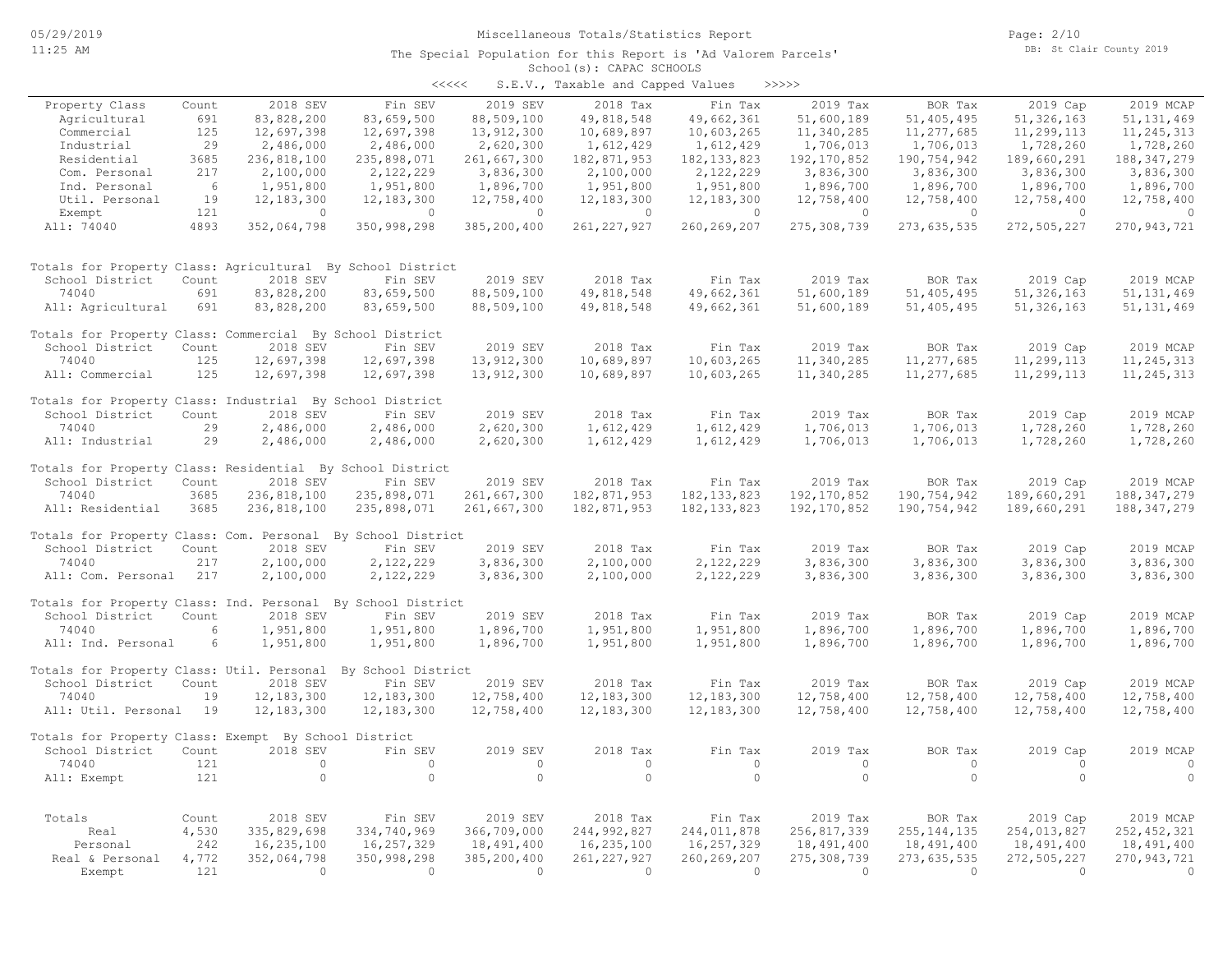## Miscellaneous Totals/Statistics Report

The Special Population for this Report is 'Ad Valorem Parcels'

Page: 3/10 DB: St Clair County 2019

#### School(s): CAPAC SCHOOLS <<<<< PRE/MBT Percentage Times S.E.V. >>>>>

| Totals for School District: 74040                            |                 |                | CAPAC SCHOOLS  |                    |                          |                |                |                       |                                      |
|--------------------------------------------------------------|-----------------|----------------|----------------|--------------------|--------------------------|----------------|----------------|-----------------------|--------------------------------------|
| Property Class                                               | Count           | 2018 ORIG      | 2018 ORIG      | Final PRE          | Final                    | W/O Winter     | W/O Winter     | 2019 ORIG             | 2019 ORIG                            |
|                                                              |                 | PRE            | Non-PRE        |                    | Non-PRE                  | PRE            | Non-PRE        | PRE                   | Non-PRE                              |
| Agricultural                                                 | 676             | 80,089,367     | 3,738,833      | 79,995,767         | 3,663,733                | 79,960,867     | 3,698,633      | 85,071,633            | 3,437,467                            |
| Commercial                                                   | 11              | 843,138        | 11,854,260     |                    | 11,854,260               | 843,138        | 11,854,260     | 887,740               | 13,024,560                           |
| Industrial                                                   | 9               | 536,150        | 1,949,850      | 843,138<br>536,150 | 1,949,850                | 536,150        | 1,949,850      | 596,050               | 2,024,250                            |
| Residential                                                  | 2910            | 209, 917, 697  |                | 210,634,990        | 25, 263, 081             |                | 26,671,181     |                       | 27,647,283                           |
|                                                              | 217             |                | 26,900,403     |                    |                          | 209, 226, 890  | $\circ$        | 234,020,017           | $\Omega$                             |
| Com. Personal                                                |                 | 2,100,000      | $\overline{0}$ | 2,122,229          | $\overline{0}$           | 2,122,229      |                | 3,836,300             |                                      |
| Ind. Personal                                                | $6\overline{6}$ | 1,951,800      | $\overline{0}$ | 1,951,800          | $\overline{0}$           | 1,951,800      | $\overline{0}$ | 1,896,700             | $\overline{0}$                       |
| Util. Personal                                               | $\overline{0}$  | $\overline{0}$ | 12,183,300     | $\overline{0}$     | 12, 183, 300             | $\overline{0}$ | 12, 183, 300   | $\overline{0}$        | 12,758,400                           |
| Exempt                                                       | 3 <sup>2</sup>  | $\circ$        | $\overline{0}$ | $\overline{0}$     | $\sim$ 0 $\sim$ 0 $\sim$ | $\overline{0}$ | $\sim$ 0       | $\overline{0}$        | $\sim$ 0                             |
| All: 74040                                                   | 3,832           | 295,438,152    | 56,626,646     | 296,084,074        | 54, 914, 224             | 294,641,074    | 56, 357, 224   | 326,308,440           | 58,891,960                           |
| Totals for Property Class: Agricultural By School District   |                 |                |                |                    |                          |                |                |                       |                                      |
| School District                                              | Count           | 2018 ORIG      | 2018 ORIG      | Final PRE          | Final                    | W/O Winter     | W/O Winter     | 2019 ORIG             | 2019 ORIG                            |
|                                                              |                 | PRE            | Non-PRE        |                    | Non-PRE                  | PRE            | Non-PRE        | PRE                   | Non-PRE                              |
| 74040                                                        | 676             | 80,089,367     | 3,738,833      | 79,995,767         | 3,663,733                | 79,960,867     | 3,698,633      | 85,071,633            | 3,437,467                            |
| All: Agricultural                                            | 676             | 80,089,367     | 3,738,833      | 79,995,767         | 3,663,733                | 79,960,867     | 3,698,633      | 85,071,633            | 3,437,467                            |
|                                                              |                 |                |                |                    |                          |                |                |                       |                                      |
| Totals for Property Class: Commercial By School District     |                 |                |                |                    |                          |                |                |                       |                                      |
| School District                                              | Count           | 2018 ORIG      | 2018 ORIG      | Final PRE          | Final                    | W/O Winter     | W/O Winter     | 2019 ORIG             | 2019 ORIG                            |
|                                                              |                 | PRE            | Non-PRE        |                    | Non-PRE                  | PRE            | Non-PRE        | PRE                   | Non-PRE                              |
| 74040                                                        | 11              | 843,138        | 11,854,260     | 843,138            | 11,854,260               | 843,138        | 11,854,260     | 887,740               | 13,024,560                           |
| All: Commercial                                              | 11              | 843,138        | 11,854,260     | 843,138            | 11,854,260               | 843,138        | 11,854,260     | 887,740               | 13,024,560                           |
|                                                              |                 |                |                |                    |                          |                |                |                       |                                      |
| Totals for Property Class: Industrial By School District     |                 |                |                |                    |                          |                |                |                       |                                      |
| School District                                              | Count           | 2018 ORIG      | 2018 ORIG      | Final PRE          | Final                    | W/O Winter     | W/O Winter     | 2019 ORIG             | 2019 ORIG                            |
|                                                              |                 | PRE            | Non-PRE        |                    | Non-PRE                  | PRE            | Non-PRE        | PRE                   | Non-PRE                              |
| 74040                                                        | 9               | 536,150        | 1,949,850      |                    | 1,949,850                | 536,150        | 1,949,850      | 596,050               | 2,024,250                            |
| All: Industrial                                              | 9 <sup>1</sup>  | 536,150        | 1,949,850      | 536,150<br>536,150 | 1,949,850                | 536,150        | 1,949,850      | 596,050               | 2,024,250                            |
|                                                              |                 |                |                |                    |                          |                |                |                       |                                      |
| Totals for Property Class: Residential By School District    |                 |                |                |                    |                          |                |                |                       |                                      |
| School District                                              | Count           | 2018 ORIG      | 2018 ORIG      | Final PRE          | Final                    | W/O Winter     | W/O Winter     | 2019 ORIG             | 2019 ORIG                            |
|                                                              |                 | PRE            | Non-PRE        |                    | Non-PRE                  | PRE            | Non-PRE        | PRE                   | $Non-PRE$                            |
| 74040                                                        | 2910            | 209, 917, 697  | 26,900,403     | 210,634,990        | 25,263,081               | 209, 226, 890  | 26,671,181     | 234,020,017           | 27,647,283                           |
| All: Residential                                             | 2910            | 209, 917, 697  | 26,900,403     | 210,634,990        | 25, 263, 081             | 209, 226, 890  | 26,671,181     | 234,020,017           | 27,647,283                           |
| Totals for Property Class: Com. Personal By School District  |                 |                |                |                    |                          |                |                |                       |                                      |
| School District                                              | Count           | 2018 ORIG      | 2018 ORIG      | Final PRE          |                          | W/O Winter     | W/O Winter     | 2019 ORIG             | 2019 ORIG                            |
|                                                              |                 |                |                |                    | Final                    |                |                |                       |                                      |
|                                                              |                 | PRE            | Non-PRE        |                    | Non-PRE                  | PRE            | Non-PRE        | PRE                   | Non-PRE                              |
| 74040                                                        | 217             | 2,100,000      | $\overline{0}$ | 2,122,229          | $\overline{0}$           | 2,122,229      | $\sim$ 0       | 3,836,300             | $\overline{0}$                       |
| All: Com. Personal 217                                       |                 | 2,100,000      | $\sim$ 0       | 2,122,229          | $\overline{0}$           | 2,122,229      | $\circ$        | 3,836,300             | $\overline{0}$                       |
| Totals for Property Class: Ind. Personal By School District  |                 |                |                |                    |                          |                |                |                       |                                      |
| School District                                              | Count           | 2018 ORIG      | 2018 ORIG      | Final PRE          | Final                    | W/O Winter     | W/O Winter     | 2019 ORIG             | 2019 ORIG                            |
|                                                              |                 | PRE            | Non-PRE        |                    | Non-PRE                  | PRE            | Non-PRE        | PRE                   | Non-PRE                              |
|                                                              | 6               |                | $\sim$ 0       |                    | $\sim$ 0                 |                | $\circ$        |                       |                                      |
| 74040                                                        |                 | 1,951,800      |                | 1,951,800          | $\sim$ 0                 | 1,951,800      |                | 1,896,700             | $\overline{\phantom{0}}$<br>$\Omega$ |
| All: Ind. Personal                                           | 6               | 1,951,800      | $\circ$        | 1,951,800          |                          | 1,951,800      | $\circ$        | 1,896,700             |                                      |
| Totals for Property Class: Util. Personal By School District |                 |                |                |                    |                          |                |                |                       |                                      |
| School District Count 2018 ORIG 2018 ORIG Final PRE          |                 |                |                |                    | Final                    | W/O Winter     | W/O Winter     | 2019 ORIG             | 2019 ORIG                            |
|                                                              |                 |                |                |                    |                          |                |                |                       |                                      |
|                                                              |                 | PRE<br>$\circ$ | Non-PRE        |                    | Non-PRE                  | PRE<br>$\circ$ | Non-PRE        | PRE<br>$\overline{0}$ | Non-PRE                              |
| 74040                                                        | 0               |                | 12, 183, 300   | 0                  | 12, 183, 300             |                | 12,183,300     |                       | 12,758,400                           |
| All: Util. Personal                                          | $\circ$         | $\circ$        | 12,183,300     | $\circ$            | 12, 183, 300             | $\circ$        | 12,183,300     | $\circ$               | 12,758,400                           |
| Totals for Property Class: Exempt By School District         |                 |                |                |                    |                          |                |                |                       |                                      |
| School District                                              | Count           | 2018 ORIG      | 2018 ORIG      | Final PRE          | Final                    | W/O Winter     | W/O Winter     | 2019 ORIG             | 2019 ORIG                            |
|                                                              |                 | PRE            | Non-PRE        |                    | Non-PRE                  | PRE            | Non-PRE        | PRE                   | Non-PRE                              |
| 74040                                                        | 3               | 0              | 0              | 0                  | $\circ$                  | $\circ$        | 0              | $\circ$               | 0                                    |
| All: Exempt                                                  | 3               | $\circ$        | $\circ$        | $\circ$            | $\circ$                  | $\circ$        | $\circ$        | 0                     | $\circ$                              |
|                                                              |                 |                |                |                    |                          |                |                |                       |                                      |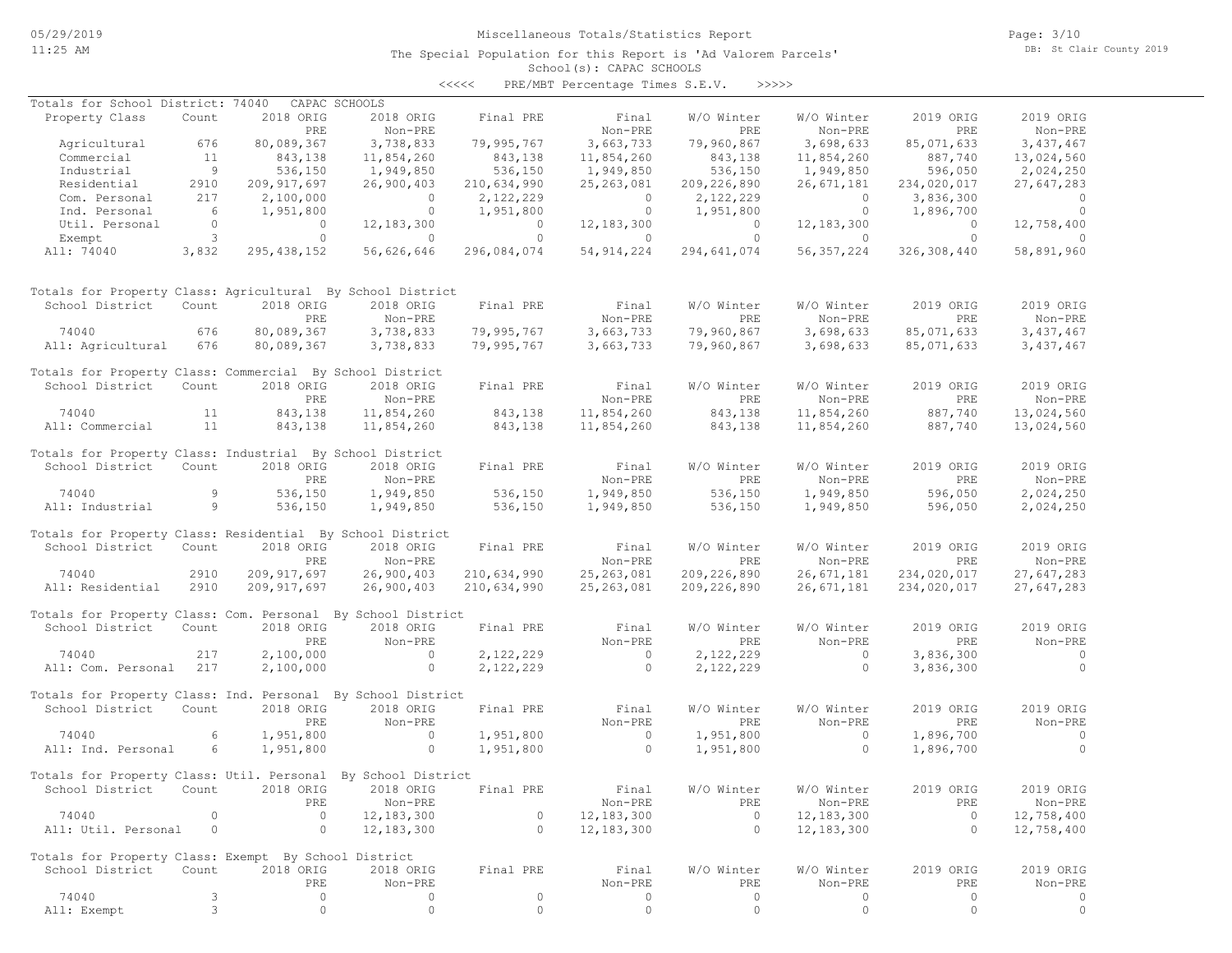05/29/2019 11:25 AM

## Miscellaneous Totals/Statistics Report

The Special Population for this Report is 'Ad Valorem Parcels'

Page: 4/10 DB: St Clair County 2019

School(s): CAPAC SCHOOLS

| くくくくく | PRE/MBT Percentage Times S.E.V. |  |  | >>>>> |
|-------|---------------------------------|--|--|-------|
|-------|---------------------------------|--|--|-------|

| Totals             | Count | 2018 ORIG   | 2018 ORIG    | PRE<br>Final | Final        | W/O Winter  | W/O Winter   | 2019 ORIG   | 2019 ORIG  |
|--------------------|-------|-------------|--------------|--------------|--------------|-------------|--------------|-------------|------------|
|                    |       | PRE         | Non-PRE      |              | Non-PRE      | PRE         | Non-PRE      | PRE         | Non-PRE    |
| Real               | 3,606 | 291,386,352 | 44, 443, 346 | 292,010,045  | 42,730,924   | 290,567,045 | 44, 173, 924 | 320,575,440 | 46,133,560 |
| Personal           | 223   | 4,051,800   | 12, 183, 300 | 4,074,029    | 12,183,300   | 4,074,029   | 12,183,300   | 5,733,000   | 12,758,400 |
| Personal<br>Real & | 8,829 | 295,438,152 | 56,626,646   | 296,084,074  | 54, 914, 224 | 294,641,074 | 56, 357, 224 | 326,308,440 | 58,891,960 |
| Exempt             |       |             |              |              |              |             |              |             |            |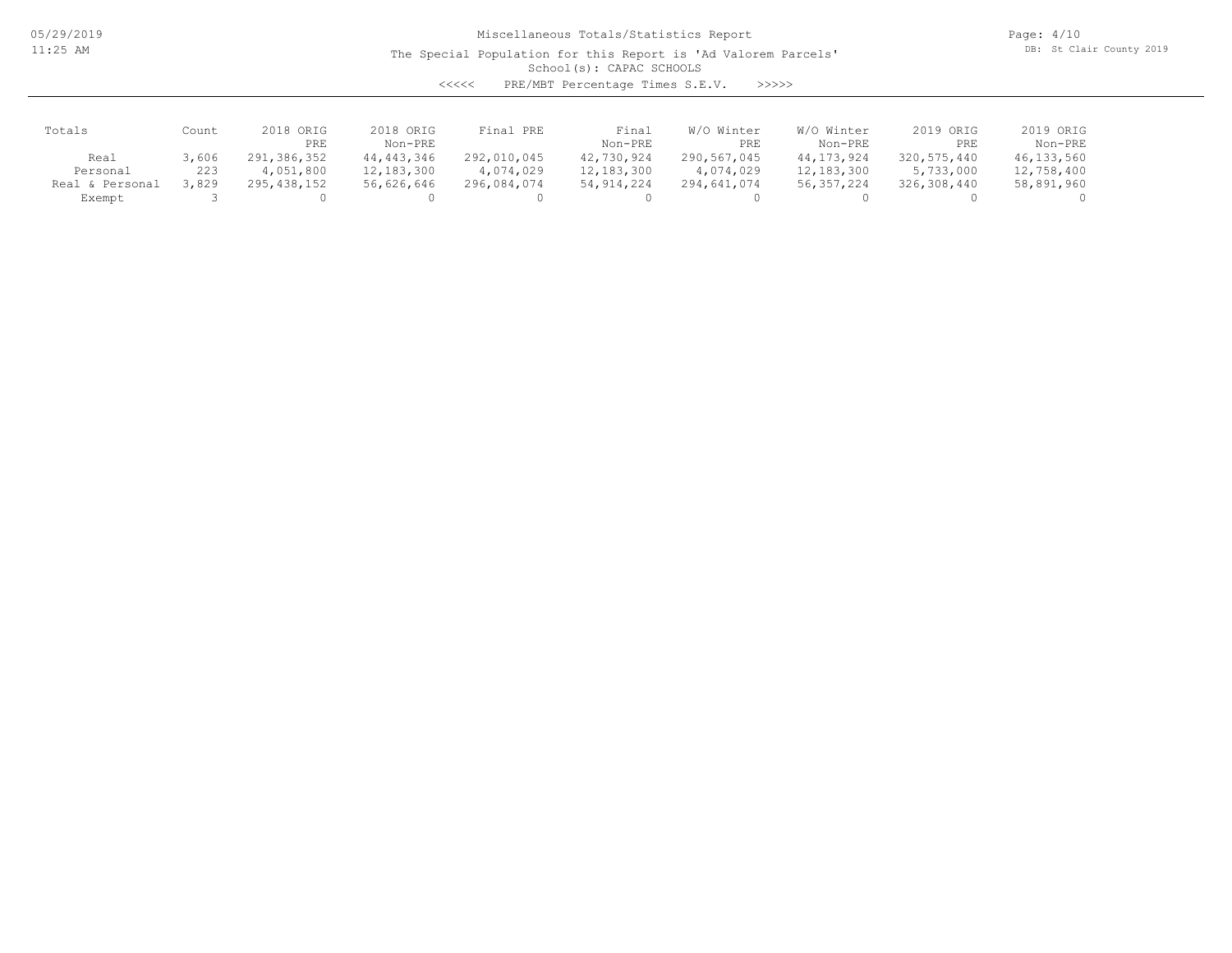## Miscellaneous Totals/Statistics Report

The Special Population for this Report is 'Ad Valorem Parcels'

Page: 5/10 DB: St Clair County 2019

#### School(s): CAPAC SCHOOLS <<<<< PRE/MBT Percentage Times Taxable >>>>>

| Totals for School District: 74040                            |                            |                | CAPAC SCHOOLS       |                |                |                |                |                |                |
|--------------------------------------------------------------|----------------------------|----------------|---------------------|----------------|----------------|----------------|----------------|----------------|----------------|
| Property Class                                               | Count                      | 2018 ORIG      | 2018 ORIG           | Final PRE      | Final          | W/O Winter     | W/O Winter     | 2019 ORIG      | 2019 ORIG      |
|                                                              |                            | PRE            | Non-PRE             |                | Non-PRE        | PRE            | Non-PRE        | PRE            | Non-PRE        |
| Agricultural                                                 | 676                        | 47,467,093     | 2,351,455           | 47,393,272     | 2,269,089      | 47,369,338     | 2,293,023      | 49, 342, 576   | 2,062,919      |
| Commercial                                                   | 11                         | 618,242        | 10,071,655          | 618,242        | 9,985,023      | 618,242        | 9,985,023      | 625, 519       | 10,652,166     |
| Industrial                                                   | $\overline{9}$             | 245,747        | 1,366,682           | 245,747        | 1,366,682      | 245,747        | 1,366,682      | 274,142        | 1,431,871      |
| Residential                                                  | 2910                       | 163,671,622    | 19,200,331          | 164, 333, 416  | 17,800,407     | 163, 103, 894  | 19,029,929     | 171,602,100    | 19, 152, 842   |
| Com. Personal                                                | 217                        | 2,100,000      | $\overline{0}$      | 2,122,229      | $\overline{0}$ | 2,122,229      | $\overline{0}$ | 3,836,300      | $\sim$ 0       |
| Ind. Personal                                                | 6                          | 1,951,800      | $\circ$             | 1,951,800      | $\overline{0}$ | 1,951,800      | $\overline{0}$ | 1,896,700      | $\overline{0}$ |
| Util. Personal                                               | $\circ$                    | $\overline{0}$ | 12,183,300          | $\overline{0}$ | 12, 183, 300   | $\overline{0}$ | 12, 183, 300   | $\overline{0}$ | 12,758,400     |
| Exempt                                                       | $\overline{\phantom{a}}$ 3 | $\circ$        | $\circ$             | $\circ$        | $\circ$        | $\Omega$       | $\circ$        | $\Omega$       | $\Omega$       |
| All: 74040                                                   | 3832                       | 216,054,504    | 45, 173, 423        | 216,664,706    | 43,604,501     | 215, 411, 250  | 44,857,957     | 227,577,337    | 46,058,198     |
| Totals for Property Class: Agricultural By School District   |                            |                |                     |                |                |                |                |                |                |
| School District                                              | Count                      | 2018 ORIG      | 2018 ORIG           | Final PRE      | Final          | W/O Winter     | W/O Winter     | 2019 ORIG      | 2019 ORIG      |
|                                                              |                            | PRE            | Non-PRE             |                | Non-PRE        | PRE            | Non-PRE        | PRE            | Non-PRE        |
| 74040                                                        | 676                        | 47,467,093     | 2,351,455           | 47,393,272     | 2,269,089      | 47,369,338     | 2,293,023      | 49, 342, 576   | 2,062,919      |
| All: Agricultural 676                                        |                            | 47,467,093     | 2,351,455           | 47,393,272     | 2,269,089      | 47,369,338     | 2,293,023      | 49, 342, 576   | 2,062,919      |
| Totals for Property Class: Commercial By School District     |                            |                |                     |                |                |                |                |                |                |
| School District                                              | Count                      | 2018 ORIG      | 2018 ORIG           | Final PRE      | Final          | W/O Winter     | W/O Winter     | 2019 ORIG      | 2019 ORIG      |
|                                                              |                            | PRE            | Non-PRE             |                | Non-PRE        | PRE            | Non-PRE        | PRE            | Non-PRE        |
| 74040                                                        | 11                         | 618,242        | 10,071,655          | 618,242        | 9,985,023      | 618,242        | 9,985,023      | 625,519        | 10,652,166     |
| All: Commercial                                              | 11                         | 618,242        | 10,071,655          | 618,242        | 9,985,023      | 618,242        | 9,985,023      | 625,519        | 10,652,166     |
| Totals for Property Class: Industrial By School District     |                            |                |                     |                |                |                |                |                |                |
| School District                                              | Count                      | 2018 ORIG      | 2018 ORIG           | Final PRE      | Final          | W/O Winter     | W/O Winter     | 2019 ORIG      | 2019 ORIG      |
|                                                              |                            | PRE            | Non-PRE             |                | Non-PRE        | PRE            | Non-PRE        | PRE            | Non-PRE        |
| 74040                                                        | 9                          | 245,747        | 1,366,682           | 245, 747       | 1,366,682      | 245,747        | 1,366,682      | 274,142        | 1,431,871      |
| All: Industrial                                              | 9                          | 245,747        | 1,366,682           | 245,747        | 1,366,682      | 245,747        | 1,366,682      | 274,142        | 1,431,871      |
| Totals for Property Class: Residential By School District    |                            |                |                     |                |                |                |                |                |                |
| School District                                              | Count                      | 2018 ORIG      | 2018 ORIG           | Final PRE      | Final          | W/O Winter     | W/O Winter     | 2019 ORIG      | 2019 ORIG      |
|                                                              |                            | PRE            | Non-PRE             |                | Non-PRE        | PRE            | Non-PRE        | PRE            | Non-PRE        |
| 74040                                                        | 2910                       | 163,671,622    | 19,200,331          | 164, 333, 416  | 17,800,407     | 163, 103, 894  | 19,029,929     | 171,602,100    | 19, 152, 842   |
| All: Residential                                             | 2910                       | 163,671,622    | 19,200,331          | 164, 333, 416  | 17,800,407     | 163, 103, 894  | 19,029,929     | 171,602,100    | 19, 152, 842   |
| Totals for Property Class: Com. Personal By School District  |                            |                |                     |                |                |                |                |                |                |
| School District                                              | Count                      | 2018 ORIG      | 2018 ORIG           | Final PRE      | Final          | W/O Winter     | W/O Winter     | 2019 ORIG      | 2019 ORIG      |
|                                                              |                            | PRE            | Non-PRE             |                | Non-PRE        | <b>PRE</b>     | Non-PRE        | PRE            | Non-PRE        |
| 74040                                                        | 217                        | 2,100,000      | $\sim$ 0            | 2,122,229      | $\sim$ 0       | 2,122,229      | $\sim$ 0       | 3,836,300      | $\sim$ 0       |
| All: Com. Personal 217                                       |                            | 2,100,000      | $\circ$             | 2,122,229      | $\sim$ 0       | 2,122,229      | $\circ$        | 3,836,300      | $\overline{0}$ |
| Totals for Property Class: Ind. Personal By School District  |                            |                |                     |                |                |                |                |                |                |
| School District                                              | Count                      | 2018 ORIG      | 2018 ORIG           | Final PRE      | Final          | W/O Winter     | W/O Winter     | 2019 ORIG      | 2019 ORIG      |
|                                                              |                            | PRE            | Non-PRE             |                | Non-PRE        | PRE            | Non-PRE        | PRE            | Non-PRE        |
| 74040                                                        | 6                          | 1,951,800      | $\overline{0}$      | 1,951,800      | $\sim$ 0       | 1,951,800      | $\circ$        | 1,896,700      | $\sim$ 0       |
| All: Ind. Personal                                           | 6                          | 1,951,800      | $\circ$             | 1,951,800      | $\bigcirc$     | 1,951,800      | $\Omega$       | 1,896,700      | $\Omega$       |
|                                                              |                            |                |                     |                |                |                |                |                |                |
| Totals for Property Class: Util. Personal By School District |                            |                |                     |                |                |                |                |                |                |
| School District                                              | Count                      |                | 2018 ORIG 2018 ORIG | Final PRE      | Final          | W/O Winter     | W/O Winter     | 2019 ORIG      | 2019 ORIG      |
|                                                              |                            | PRE            | Non-PRE             |                | Non-PRE        | PRE            | Non-PRE        | PRE            | Non-PRE        |
| 74040                                                        | $\circ$                    | $\circ$        | 12, 183, 300        | $\circ$        | 12, 183, 300   | $\circ$        | 12, 183, 300   | $\circ$        | 12,758,400     |
| All: Util. Personal                                          | $\circ$                    | $\circ$        | 12, 183, 300        | $\circ$        | 12,183,300     | $\circ$        | 12,183,300     | $\circ$        | 12,758,400     |
| Totals for Property Class: Exempt By School District         |                            |                |                     |                |                |                |                |                |                |
| School District                                              | Count                      | 2018 ORIG      | 2018 ORIG           | Final PRE      | Final          | W/O Winter     | W/O Winter     | 2019 ORIG      | 2019 ORIG      |
|                                                              |                            | PRE            | Non-PRE             |                | Non-PRE        | PRE            | Non-PRE        | PRE            | Non-PRE        |
| 74040                                                        | 3                          | 0              | 0                   | $\circ$        | 0              | 0              | 0              | 0              | 0              |
| All: Exempt                                                  | 3                          | $\circ$        | $\circ$             | $\circ$        | $\circ$        | $\circ$        | $\circ$        | $\circ$        | $\circ$        |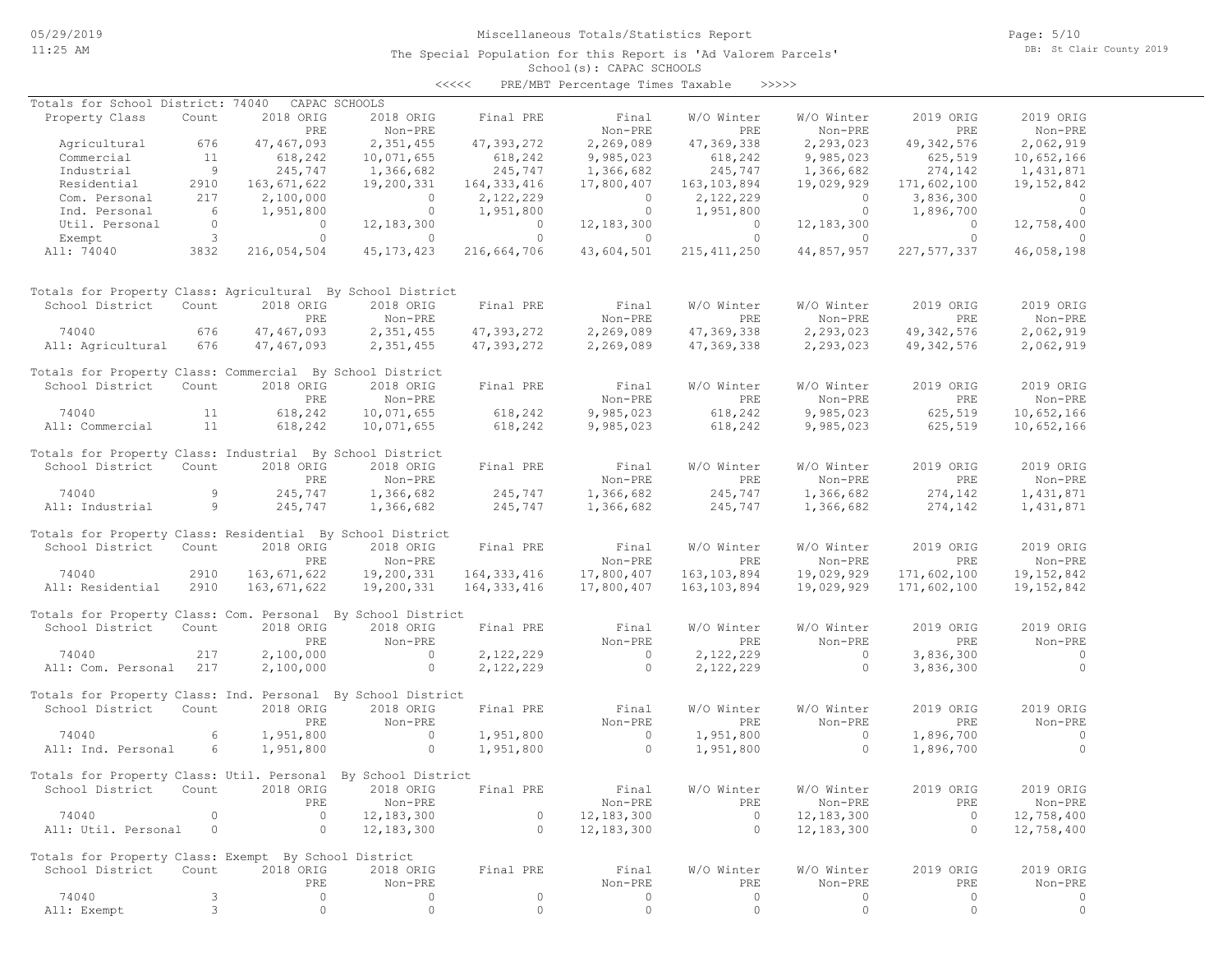05/29/2019 11:25 AM

## Miscellaneous Totals/Statistics Report

The Special Population for this Report is 'Ad Valorem Parcels'

Page: 6/10 DB: St Clair County 2019

School(s): CAPAC SCHOOLS

<<<<< PRE/MBT Percentage Times Taxable >>>>>

| Totals               | Count | 2018 ORIG<br>PRE | 2018 ORIG<br>Non-PRE | Final PRE   | Final<br>Non-PRE | W/O Winter<br>PRE | W/O Winter<br>Non-PRE | 2019 ORIG<br>PRE | 2019 ORIG<br>Non-PRE |
|----------------------|-------|------------------|----------------------|-------------|------------------|-------------------|-----------------------|------------------|----------------------|
| Real                 | 3,606 | 212,002,704      | 32,990,123           | 212,590,677 | 31, 421, 201     | 211,337,221       | 32,674,657            | 221,844,337      | 33,299,798           |
| Personal             | 223   | 4,051,800        | 12, 183, 300         | 4,074,029   | 12, 183, 300     | 4,074,029         | 12,183,300            | 5,733,000        | 12,758,400           |
| . & Personal<br>Real | ,829  | 216,054,504      | 45, 173, 423         | 216,664,706 | 43,604,501       | 215, 411, 250     | 44,857,957            | 227,577,337      | 46,058,198           |
| Exempt               |       |                  |                      |             |                  |                   |                       |                  |                      |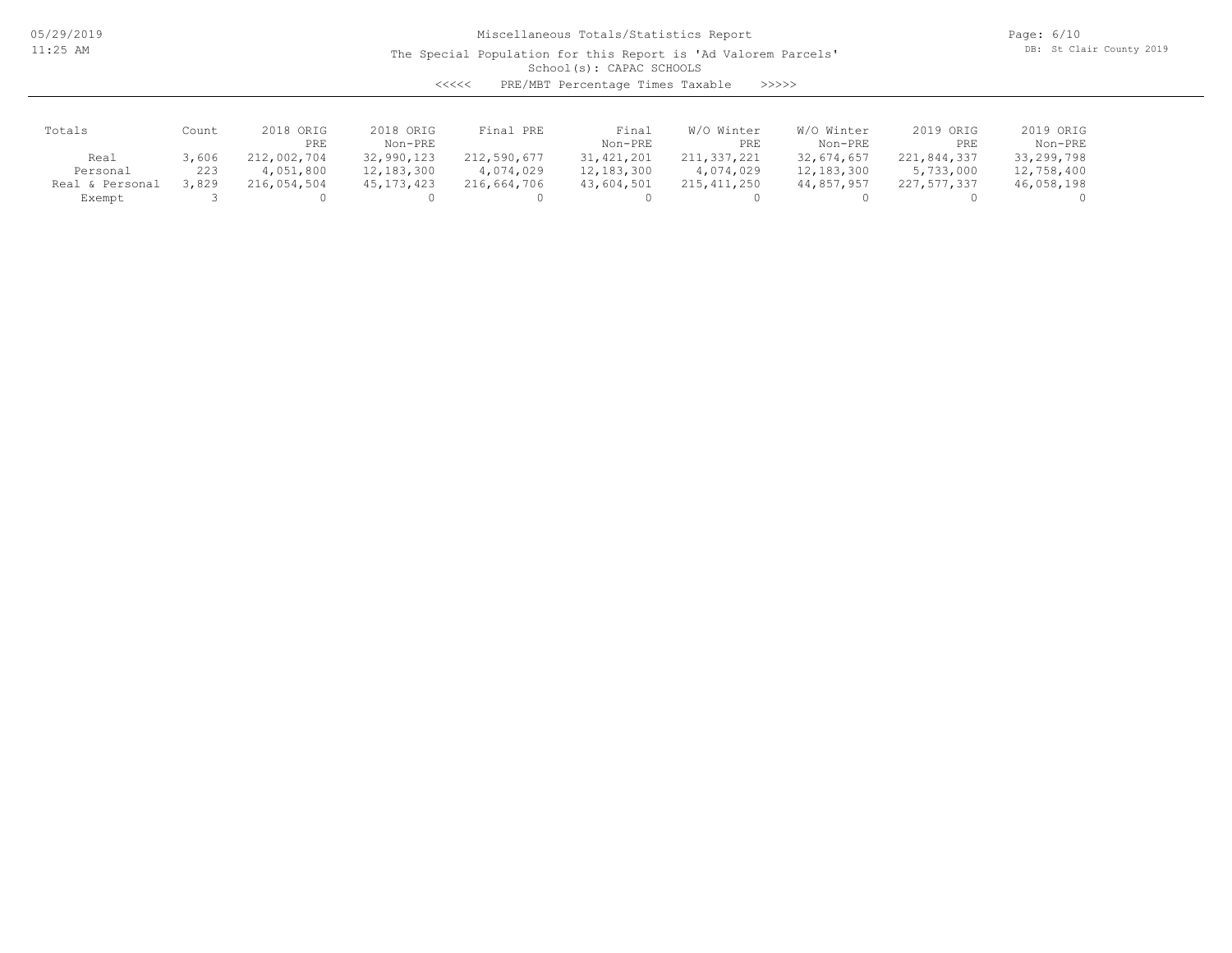#### \*\*\*\*\* DDA/LDFA Totals \*\*\*\*\*

|                  |       | Base      | Current   | Current   | Current   | Final     | Final     | Final     |
|------------------|-------|-----------|-----------|-----------|-----------|-----------|-----------|-----------|
| DDA/LDFA         | Count | Value     | Assessed  | Taxable   | Captured  | Assessed  | Taxable   | Captured  |
|                  |       |           | 624,100   | 497,413   |           | 497,100   | 371,994   |           |
| TIFA DISTRICT #1 | 121   | .,562,150 | 4,516,500 | 3,342,374 | 1,780,124 | 3,981,500 | 3,201,367 | .,638,617 |
| DISTRICT<br>DDA  |       |           | 65,000    | 65,000    | 65,000    | 600       | 600       | 600       |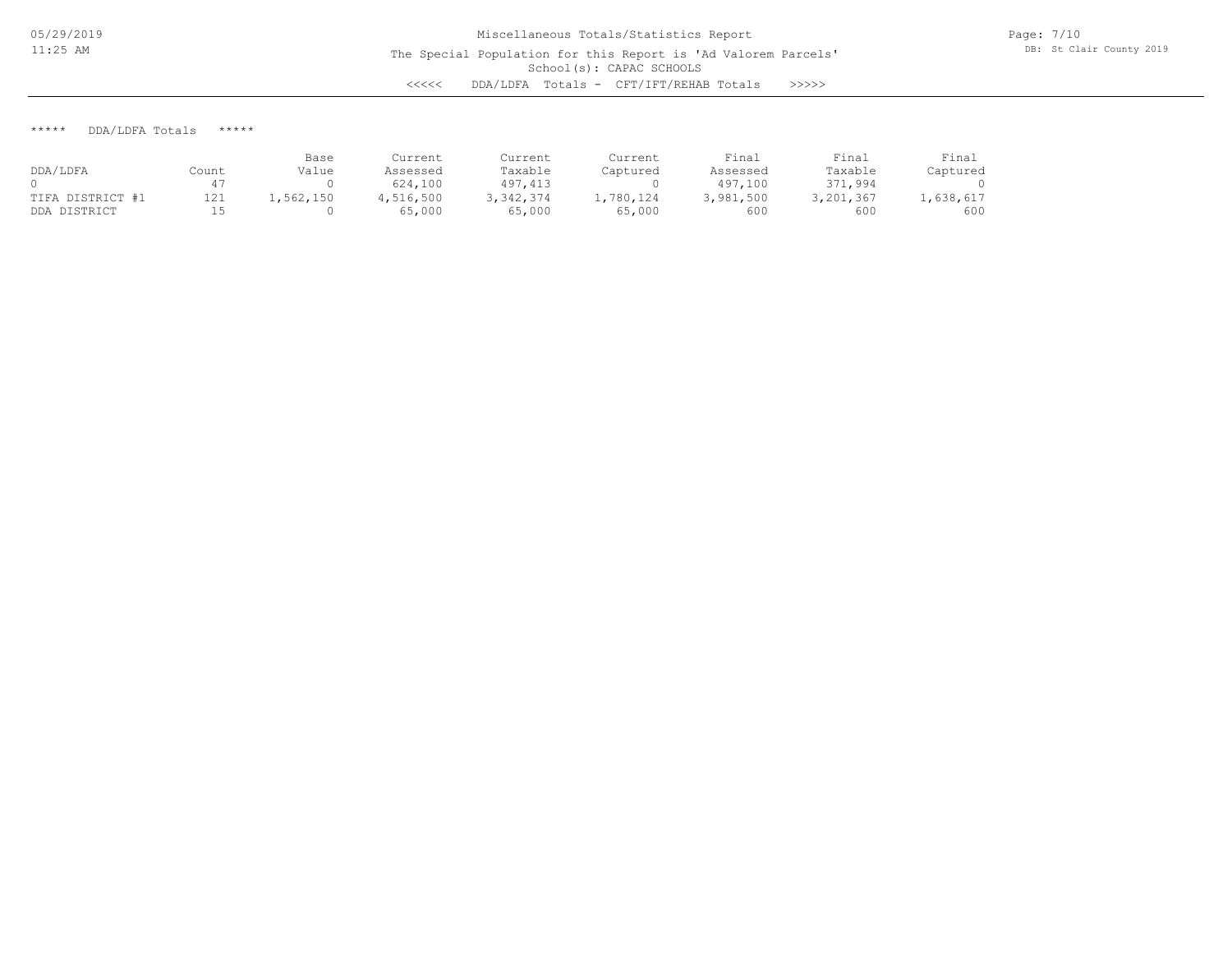The Special Population for this Report is 'Ad Valorem Parcels'

School(s): CAPAC SCHOOLS

<<<<< Special Act Totals >>>>>

\*\*\*\*\* DDA/LDFA Totals \*\*\*\*\*

| DDA/LDFA         | Count | Base<br>Value | Current<br>Assessed | Current<br>Taxable | Current<br>Captured | Final<br>Assessed | Final<br>Taxable | Final<br>Captured |
|------------------|-------|---------------|---------------------|--------------------|---------------------|-------------------|------------------|-------------------|
|                  |       |               | 624,100             | 497, 413           |                     | 497,100           | 371,994          |                   |
| TIFA DISTRICT #1 | 121   | 1,562,150     | 4,516,500           | 3,342,374          | 1,780,124           | 3,981,500         | 3,201,367        | .,638,617         |
| DDA DISTRICT     |       |               | 65,000              | 65,000             | 65,000              | 600               | 600              | 600               |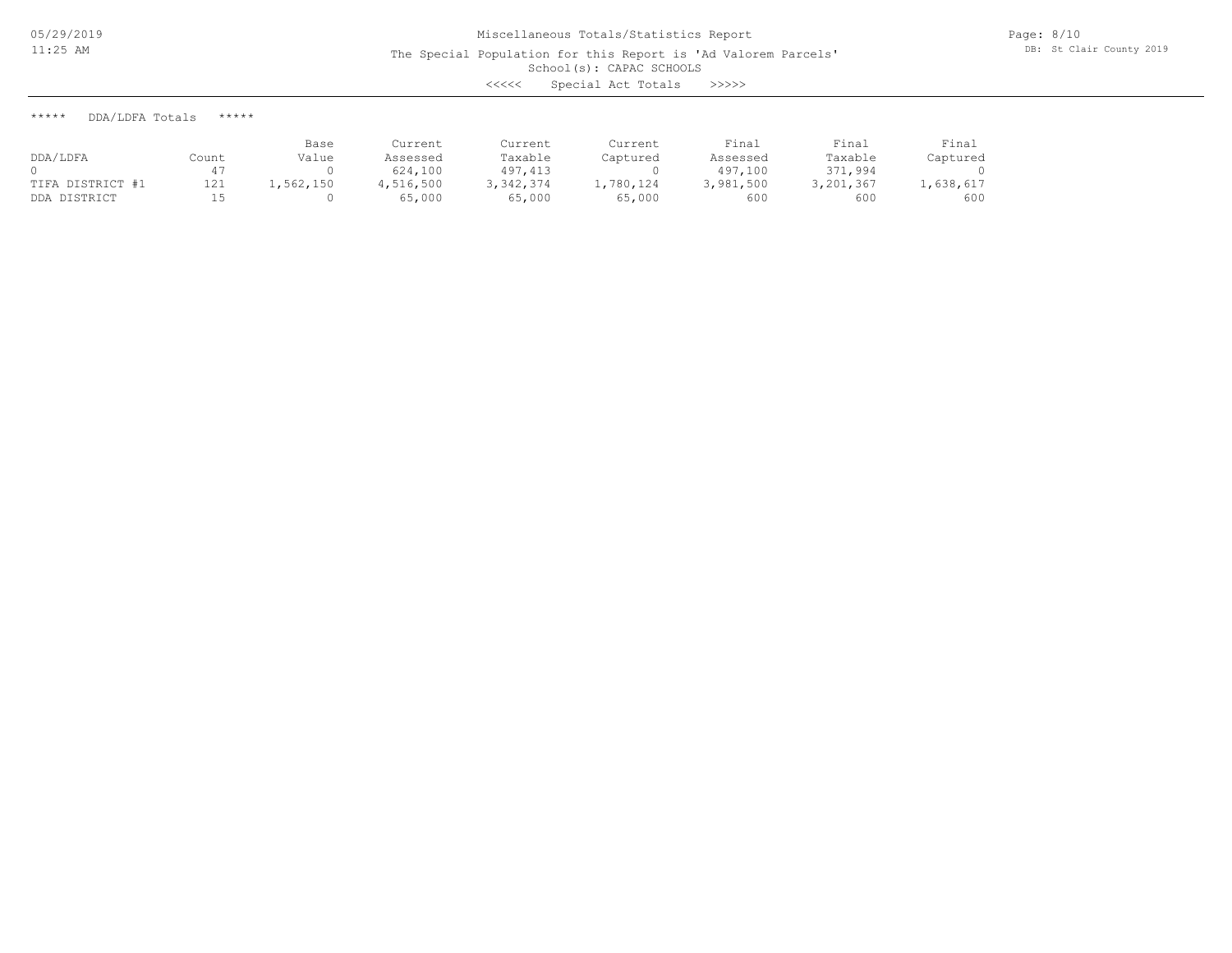### School(s): CAPAC SCHOOLS The Special Population for this Report is 'Ad Valorem Parcels'

Page: 9/10 DB: St Clair County 2019

<<<<< Top 20 Statistics >>>>>

| *****                                   |                      |     |                                     |  |                    |                                               |
|-----------------------------------------|----------------------|-----|-------------------------------------|--|--------------------|-----------------------------------------------|
| ***** Top 20 S.E.V.s                    |                      |     |                                     |  |                    |                                               |
| 27-999-0047-000                         |                      |     | MID MICHIGAN GAS STORAGE CO         |  | \$                 | 3,703,100                                     |
| 27-999-0025-001                         |                      |     | DTE ELECTRIC COMPANY                |  | \$                 | 2,081,400                                     |
| 27-999-0048-001                         |                      |     | MID MICHIGAN GAS STORAGE CO         |  | \$                 | 1,385,100                                     |
| 19-999-0003-050                         |                      |     | DTE ELECTRIC COMPANY                |  | \$                 | 1,337,100                                     |
| $40 - 999 - 0170 - 000$                 |                      |     | LOVE'S TRAVEL STOPS& COUNTRY STORES |  | \$                 | 1,277,700                                     |
| 40-033-3003-001                         |                      |     | LOVES TRAVEL STOPS & COUNTRY STORES |  | \$                 | 1,243,200                                     |
| 26-020-1002-000                         |                      |     | KONING DONALD J TRUST               |  | \$                 | 1,114,100                                     |
| $40 - 999 - 0025 - 000$                 | DTE ELECTRIC COMPANY |     |                                     |  |                    | 1,051,400                                     |
| 27-016-2004-001                         |                      |     | MUSSEY MEADOWS GOLF LTD             |  |                    | 946,000                                       |
| 29-999-0005-000                         |                      |     | DETROIT EDISON COMPANY              |  | なさ                 | 925,900                                       |
| $09 - 999 - 0006 - 000$                 | DTE ELECTRIC COMP    |     |                                     |  |                    | 805,200                                       |
| 26-999-0009-000                         |                      |     | MID MICHIGAN GAS STORAGE CO         |  | \$\$\$\$\$\$\$\$\$ | 743,500                                       |
| 27-028-1002-000                         | PIRRONE-DEBLOUW DEV  |     |                                     |  |                    | 646,200                                       |
| $40 - 750 - 0099 - 000$                 |                      |     | SR HUNTERS CROSSING LLC             |  |                    | 636,000                                       |
| 26-025-4001-000                         | DELIA JESSE/KAREN    |     |                                     |  |                    | 550,200                                       |
| $40 - 950 - 0050 - 000$                 |                      |     | CAPAC STATE SAVINGS BANK            |  |                    | 547,000                                       |
| 26-034-1001-000                         |                      |     | BRYANT LAND DEVELOPMENT LLC         |  |                    | 527,600                                       |
| 26-999-0002-000                         | DTE ENERGY COMPANY   |     |                                     |  | \$                 | 511,200                                       |
| 27-999-0086-000                         | MILLER BROACH        |     |                                     |  | \$                 | 510,000                                       |
| $09 - 005 - 1001 - 000$                 | PETERS BROTHERS LLC  |     |                                     |  | Ś                  | 507,600                                       |
|                                         |                      |     |                                     |  |                    |                                               |
| ***** Top 20 Taxable Values *****       |                      |     |                                     |  |                    |                                               |
| 27-999-0047-000                         |                      |     | MID MICHIGAN GAS STORAGE CO         |  | \$                 | 3,703,100                                     |
| 27-999-0025-001                         |                      |     | DTE ELECTRIC COMPANY                |  | \$                 | 2,081,400                                     |
| 27-999-0048-001                         |                      |     | MID MICHIGAN GAS STORAGE CO         |  | \$                 | 1,385,100                                     |
| 19-999-0003-050                         |                      |     | DTE ELECTRIC COMPANY                |  | \$                 | 1,337,100                                     |
| 40-999-0170-000                         |                      |     | LOVE'S TRAVEL STOPS& COUNTRY STORES |  | \$                 | 1,277,700                                     |
| 40-033-3003-001                         |                      |     | LOVES TRAVEL STOPS & COUNTRY STORES |  | \$                 | 1,243,200                                     |
| $40 - 999 - 0025 - 000$                 | DTE ELECTRIC COMPANY |     |                                     |  | \$                 | 1,051,400                                     |
| 29-999-0005-000                         |                      |     | DETROIT EDISON COMPANY              |  |                    | 925,900                                       |
| 09-999-0006-000                         | DTE ELECTRIC COMP    |     |                                     |  | \$\$\$\$\$\$\$\$   | 805,200                                       |
| 26-999-0009-000                         |                      |     | MID MICHIGAN GAS STORAGE CO         |  |                    | 743,500                                       |
| 26-020-1002-000                         |                      |     | KONING DONALD J TRUST               |  |                    | 657,205                                       |
| 40-750-0099-000                         |                      |     | SR HUNTERS CROSSING LLC             |  |                    | 623,630                                       |
| 27-016-2004-001                         |                      |     | MUSSEY MEADOWS GOLF LTD             |  |                    | 606,392                                       |
| 27-028-1002-000                         | PIRRONE-DEBLOUW DEV  |     |                                     |  |                    | 602,468                                       |
| 26-999-0002-000                         | DTE ENERGY COMPANY   |     |                                     |  | $\frac{5}{2}$      | 511,200                                       |
| 27-999-0086-000                         | MILLER BROACH        |     |                                     |  | \$                 | 510,000                                       |
| 40-999-0163-010                         |                      |     | KEIHIN MICHIGAN MANUFACTURING, LLC  |  | \$                 | 506,600                                       |
| $40 - 950 - 0050 - 000$                 |                      |     | CAPAC STATE SAVINGS BANK            |  | \$                 | 489,571                                       |
| 19-029-1010-000                         | FOUR FUN INC         |     |                                     |  | \$                 | 471,800                                       |
| $40 - 034 - 4001 - 000$                 | SCHWEIHOFER CRP LLC  |     |                                     |  | Ś                  | 431,400                                       |
|                                         |                      |     |                                     |  |                    |                                               |
| $***$ * * * *                           |                      |     |                                     |  |                    |                                               |
| Top 20 Owners by Taxable Value *****    |                      |     |                                     |  |                    |                                               |
| MID MICHIGAN GAS STORAGE CO             |                      | has |                                     |  |                    | 5,831,700 Taxable Value in 3 Parcel(s)        |
| DTE ELECTRIC COMPANY                    |                      |     |                                     |  |                    | has $4,469,900$ Taxable Value in 3 Parcel (s) |
| LOVE'S TRAVEL STOPS& COUNTRY STORES has |                      |     |                                     |  |                    | $1,277,700$ Taxable Value in 1 Parcel(s)      |
| LOVES TRAVEL STOPS & COUNTRY STORES has |                      |     |                                     |  |                    | 1,243,200 Taxable Value in 3 Parcel(s)        |
| KONING DONALD J<br>TRUST                |                      | has |                                     |  |                    | 1,132,933 Taxable Value in 7 Parcel(s)        |
| DETROIT EDISON COMPANY                  |                      | has |                                     |  |                    | 925,900 Taxable Value in 1 Parcel(s)          |
| SR HUNTERS CROSSING LLC                 |                      | has |                                     |  |                    | 821, 228 Taxable Value in 5 Parcel(s)         |
| DTE ELECTRIC COMP                       |                      | has |                                     |  |                    | 805,200 Taxable Value in 1 Parcel(s)          |
| STUEVER ALFRED C, STUEVER DORIS E       |                      | has |                                     |  |                    | 643,640 Taxable Value in 7 Parcel(s)          |
| TOSCH RAY/BARBARA TRUST                 |                      | has |                                     |  |                    | 628,486 Taxable Value in 11 Parcel(s)         |
| PARKS RONALD G<br>TRUST                 |                      | has |                                     |  |                    | 609,654 Taxable Value in 9 Parcel(s)          |
| MUSSEY MEADOWS GOLF LTD                 |                      | has |                                     |  |                    | 606,392 Taxable Value in 2 Parcel(s)          |
| PIRRONE-DEBLOUW DEV                     |                      | has |                                     |  |                    | 602,468 Taxable Value in 1 Parcel(s)          |